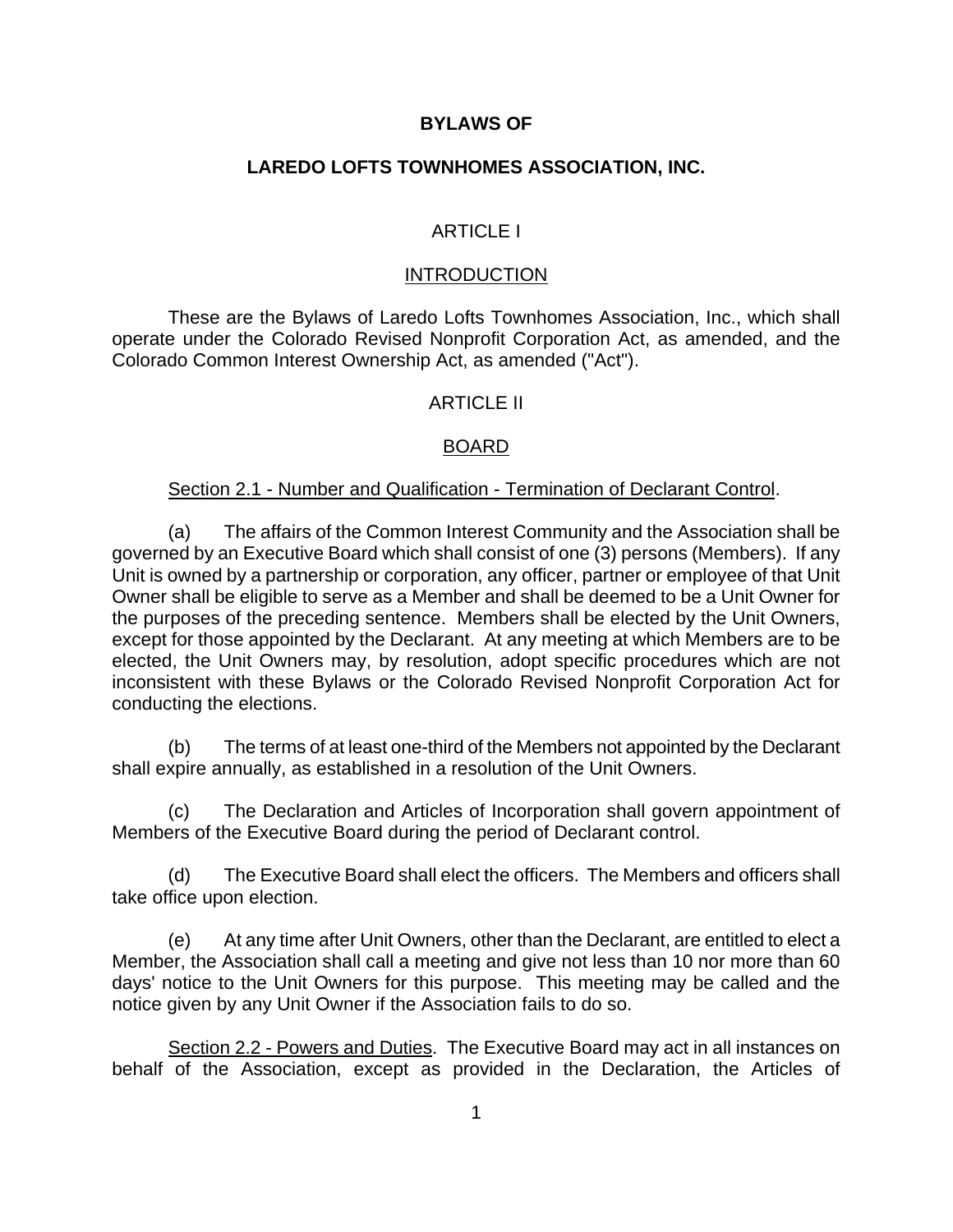Incorporation, these Bylaws or the Act. The Executive Board shall have, subject to the limitations contained in the Declaration and the Act, the powers and duties necessary for the administration of the affairs of the Association and of the Planned Community, including the following powers and duties:

- (a) Adopt and amend Bylaws and Rules and Regulations;
- (b) Adopt and amend budgets for revenues, expenditures and reserves;
- (c) Collect assessments for Common Expenses from Unit Owners;

(d) Hire and discharge managing agents;

(e) Hire and discharge employees, independent contractors and agents other than managing agents;

(f) Institute, defend or intervene in litigation or administrative proceedings or seek injunctive relief for violations of the Association's Declaration, Bylaws or Rules in the Association's name, on behalf of the Association or two or more Unit Owners on matters affecting the Common Interest Community;

(g) Make contracts and incur liabilities;

(h) Acquire, hold, encumber and convey, in the Association's name, any right, title or interest to real estate or personal property act;

Impose a reasonable charge for late payment of assessments and, after notice and hearing, levy a reasonable fine for a violation of the Declaration, Bylaws, Rules and Regulations of the Association;

(j) Impose a reasonable charge for the preparation and recording of amendments to the Declaration or statements of unpaid assessments;

(k) Provide for the indemnification of the Association's officers and the Executive Board and maintain Directors' and officers' liability insurance;

(l) Exercise any other powers conferred by the Declaration or Bylaws;

(m) Exercise any other power that may be exercised in the state by a legal entity of the same type as the Association;

(n) Exercise any other power necessary and proper for the governance and operation of the Association; and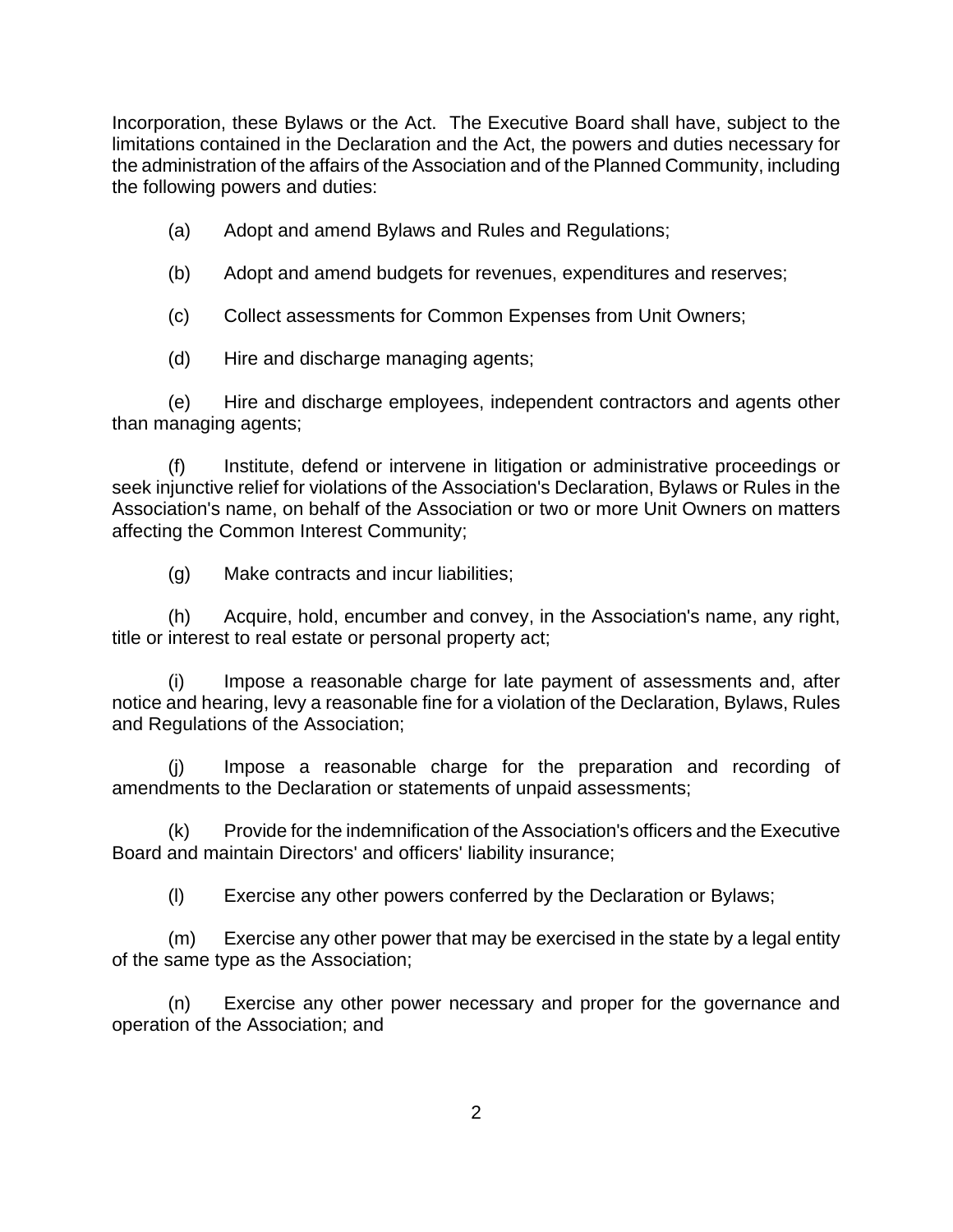(o) By resolution, establish committees of Members, permanent and standing, to perform any of the above functions under specifically delegated administrative standards as designated in the resolution establishing the committee. All committees must maintain and publish notice of their actions to Unit Owners and the Executive Board. However, actions taken by a committee may be appealed to the Executive Board by any Unit Owner within 45 days of publication of notice of that action, and the committee's action must be ratified, modified or rejected by the Executive Board at its next regular meeting.

Section 2.3 - Property Manager. The Executive Board may employ a Property Manager for the Planned Community, at a compensation established by the Executive Board, to perform duties and services authorized by the Executive Board. The Executive Board may delegate to the Manager only the powers granted to the Executive Board by these Bylaws under Section 2.2, Subdivisions (c), (e) and (g). Licenses, concessions and contracts may be executed by the Manager pursuant to specific resolutions of the Executive Board and to fulfill the requirements of the budget.

Section 2.4 - Removal of Members. The Unit Owners, by a three-fourths (3/4) vote of all persons present and entitled to vote, at any meeting of the Unit Owners at which a quorum is present, may remove any Member of the Executive Board, other than a Member appointed by the Declarant, with or without cause.

Section 2.5 - Vacancies. Vacancies in the Executive Board, caused by any reason other than the removal of a Member by a vote of the Unit Owners, may be filled at a special meeting of the Executive Board held for that purpose at any time after the occurrence of the vacancy, even though the Members present at that meeting may constitute less than a quorum. These appointments shall be made in the following manner:

(a) As to vacancies of Members whom Unit Owners other than the Declarant elected, by a majority of the remaining elected Members constituting the Executive Board; and

(b) As to vacancies of Members whom the Declarant has the right to appoint, by the Declarant.

Each person so elected or appointed shall be a Member for the remainder of the term of the Member so replaced.

Section 2.6 - Regular Meetings. The first regular meeting of the Executive Board following each annual meeting of the Unit Owners shall be held within 10 days after the annual meeting at a time and place to be set by the Unit Owners at the meeting at which the Executive Board shall have been elected. No notice shall be necessary to the newly elected Members in order to legally constitute such meeting, provided a majority of the Members are present. The Executive Board may set a schedule of additional regular meetings by resolution, and no further notice is necessary to constitute regular meetings.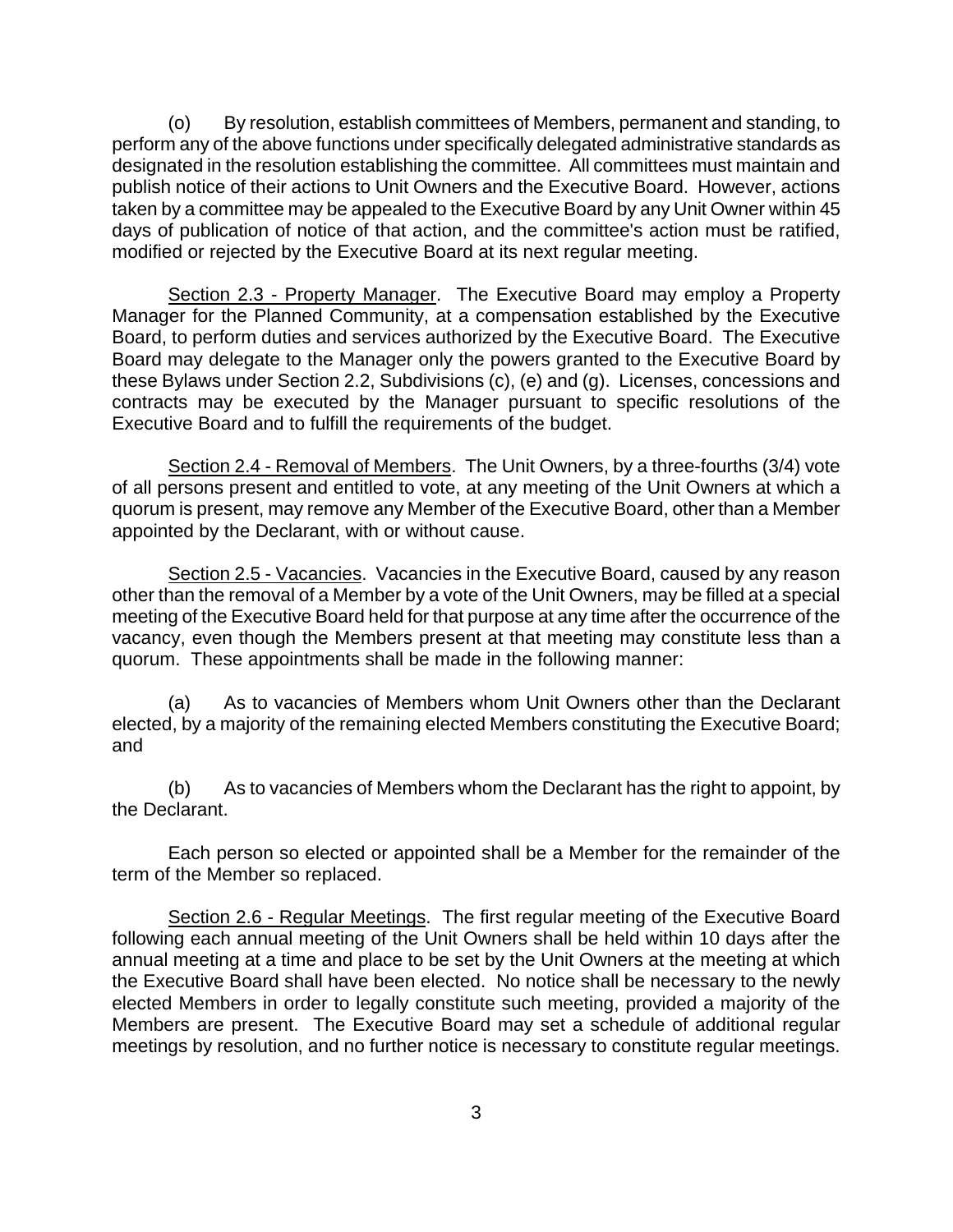Section 2.7 - Special Meetings. Special meetings of the Executive Board may be called by the President or by a majority of the Members on at least three business days' notice to each Member. The notice shall be hand-delivered or mailed and shall state the time, place and purpose of the meeting.

Section 2.8 - Location of Meetings. All meetings of the Executive Board shall be held within Colorado, unless all Members consent in writing to another location.

Section 2.9 - Waiver of Notice. Any Member may waive notice of any meeting in writing. Attendance by a Member at any meeting of the Executive Board shall constitute a waiver of notice. If all the Members are present at any meeting, no notice shall be required, and any business may be transacted at such meeting.

Section 2.10 - Quorum of Members. At all meetings of the Executive Board, a majority of the Members shall constitute a quorum for the transaction of business, and the votes of a majority of the Members present at a meeting at which a quorum is present shall constitute a decision of the Executive Board. If, at any meeting, there shall be less than a quorum present, a majority of those present may adjourn the meeting. At any adjourned meeting at which a quorum is present, any business which might have been transacted at the meeting originally called may be transacted without further notice.

Section 2.11 - Consent to Corporate Action. If all the Members or all Members of a committee established for such purposes, as the case may be, severally or collectively consent in writing to any action taken or to be taken by the Association, and the number of the Members constitutes a quorum, that action shall be a valid corporate action as though it had been authorized at a meeting of the Executive Board or the committee, as the case may be. The secretary shall file these consents with the minutes of the meetings of the Executive Board.

Section 2.12 - Telephone Communication in Lieu of Attendance. A Member may attend a meeting of the Executive Board by using an electronic or telephonic communication method whereby the Member may be heard by the other members and may hear the deliberations of the other members on any matter properly brought before the Executive Board. The Member's vote shall be counted and the presence noted as if that Member were present in person on that particular matter.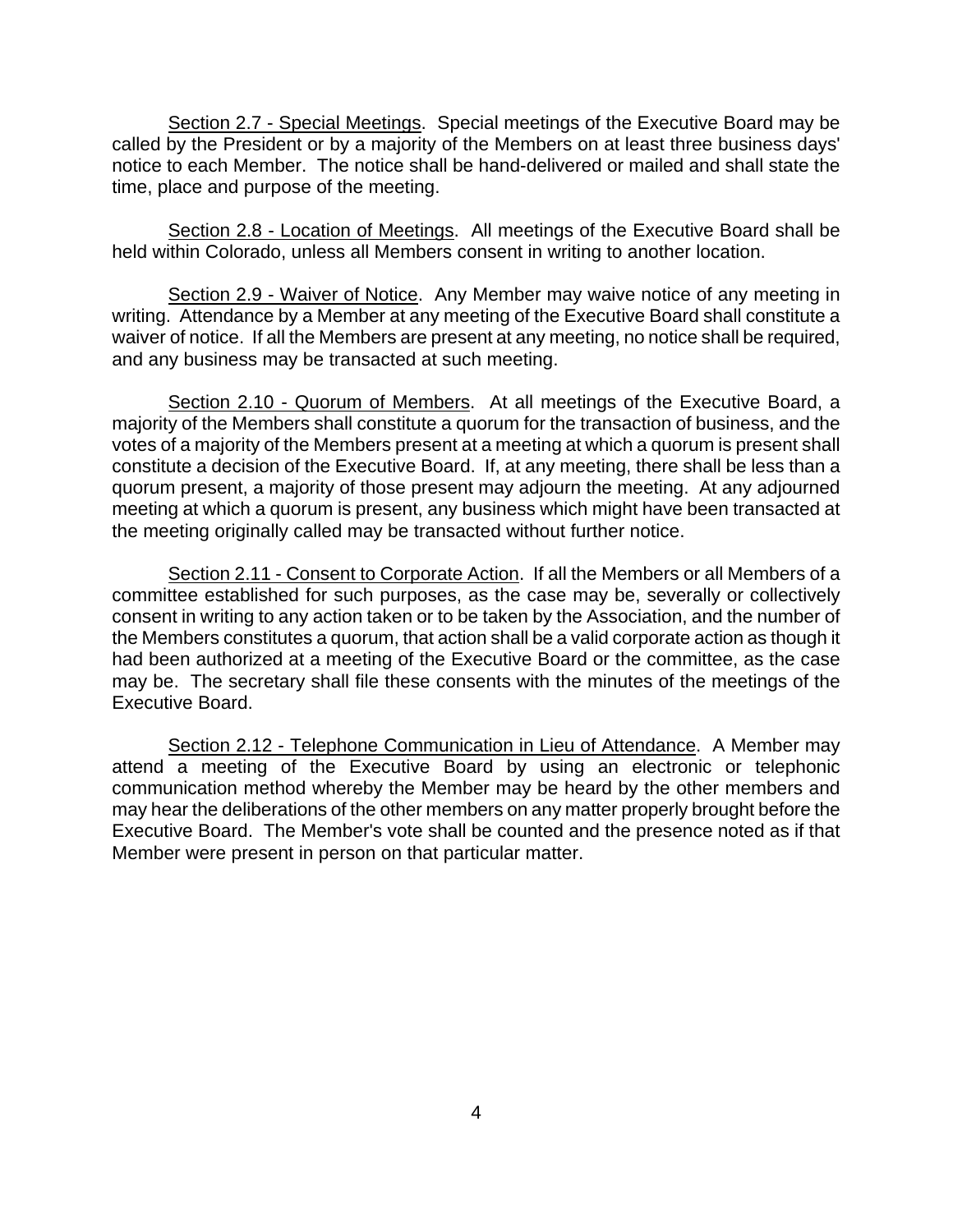## ARTICLE III

## UNIT OWNERS

Section 3.1 - Annual Meeting. Annual meetings of Unit Owners shall be held in Colorado at such date set forth in the notice. At these meetings, the Members of the Executive Board shall be elected by ballot of the Unit Owners, in accordance with the provisions of Article II of the Bylaws. The Unit Owners may transact other business as may properly come before them at these meetings.

Section 3.2 - Budget Meeting. Meetings of Unit Owners to consider proposed budgets shall be called in accordance with the Act. The budget may be considered at Annual or Special Meetings called for other purposes as well.

Section 3.3 - Special Meetings. Special meetings of the Association may be called by the president, by a majority of the members of the Executive Board or by Unit Owners comprising 20 percent of the votes in the Association.

Section 3.4 - Place of Meetings. Meetings of the Unit Owners shall be held at the project or may be adjourned to a suitable place convenient to the Unit Owners, as may be designated by the Executive Board or the president.

Section 3.5 - Notice of Meetings. The secretary or other officer specified in the Bylaws shall cause notice of meetings of the Unit Owners to be hand-delivered or sent prepaid by United States mail to the mailing address of each Unit or to the mailing address designated in writing by the Unit Owner, not less than 10 nor more than 60 days in advance of a meeting. No action shall be adopted at a meeting except as stated in the notice.

Section 3.6 - Waiver of Notice. Any Unit Owner may, at any time, waive notice of any meeting of the Unit Owners in writing, and the waiver shall be deemed equivalent to the receipt of notice.

Section 3.7 - Adjournment of Meeting. At any meeting of Unit Owners, a Majority of the Unit Owners who are present at that meeting, either in person or by proxy, may adjourn the meeting to another time.

Section 3.8 - Order of Business. The order of business at all meetings of the Unit Owners shall be as follows:

- (a) Roll call (or check-in procedure);
- (b) Proof of notice of meeting;
- (c) Reading of minutes of preceding meeting;
- (d) Reports;
- (e) Establish number and term of memberships of the Executive Board (if required and noticed);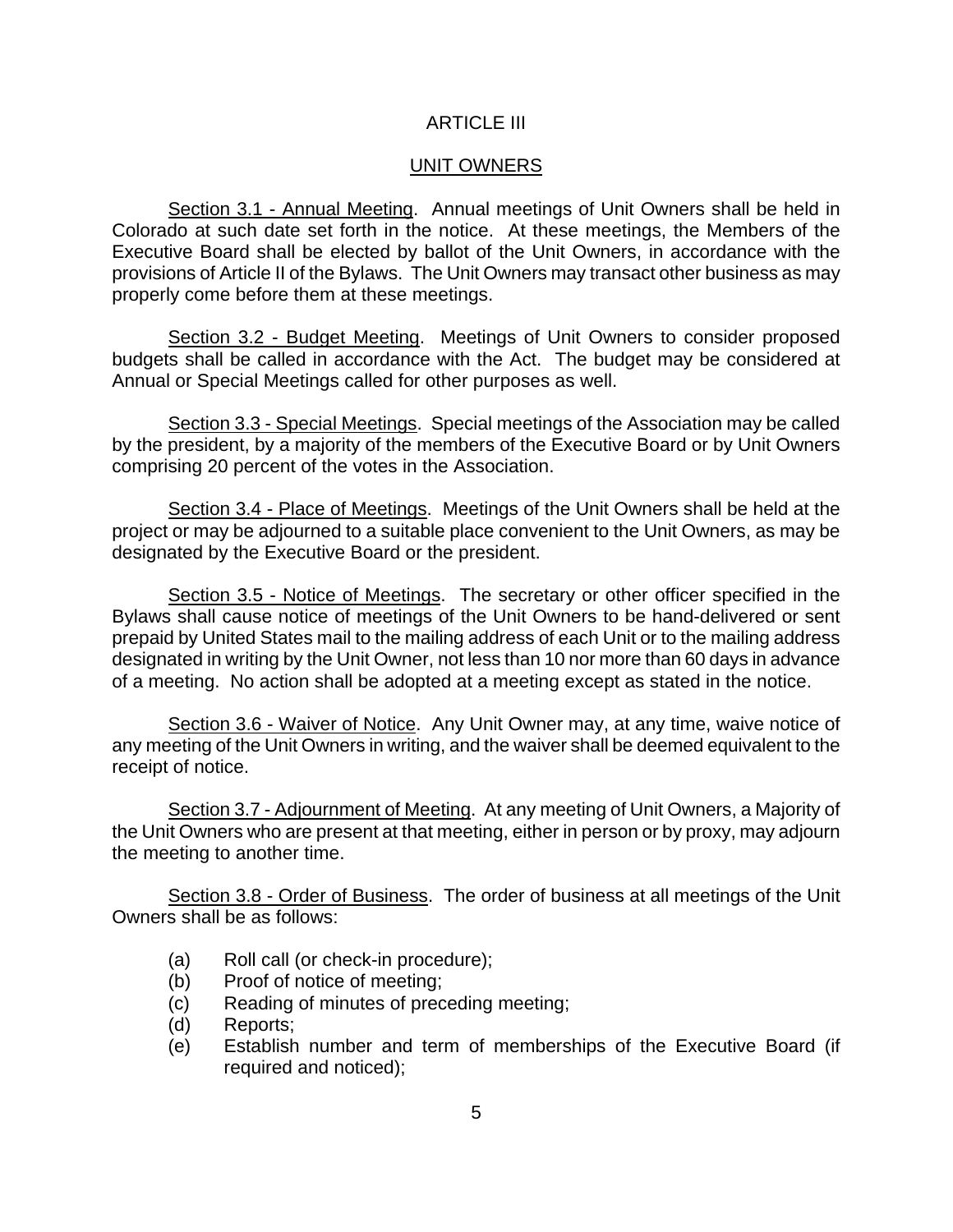- (f) Election of inspectors of election (when required);
- (g) Election of Members of the Executive Board (when required);
- (h) Ratification of budget (if required and noticed);
- (i) Unfinished business; and
- (j) New business.

## Section 3.9 - Voting.

(a) If only one of several owners of a Unit is present at a meeting of the Association, the owner present is entitled to cast all the Votes allocation to the Unit. If more than one of the owners are present, the Votes allocated to the Unit may be cast only in accordance with the agreement of a majority in interest of the owners. There is majority agreement if any one of the owners casts the Votes allocated to the Unit without protest being made promptly to the person presiding over the meeting by another owner of the Unit.

(b) Votes allocated to a Unit may be cast under a proxy duly executed by a Unit Owner. If a Unit is owned by more than one person, each owner of the Unit may vote or register protest to the casting of votes by the other owners of the Unit through a duly executed proxy. A Unit Owner may revoke a proxy given under this section only by actual notice of revocation to the person presiding over a meeting of the Association. A proxy is void if it is not dated or purports to be revocable without notice. A proxy terminates one year after its date, unless it specifies a shorter term.

(c) The Vote of a corporation or business trust may be cast by any officer of that corporation or business trust in the absence of express notice of the designation of a specific person by the Executive Board of directors of bylaws of the owning corporation or business trust. The Vote of a partnership may be cast by any general partner of the owning partnership in the absence of express notice of the designation of a specific person by the owning partnership. The moderator of the meeting may require reasonable evidence that a person voting on behalf of a corporation, partnership or business trust owner is qualified to vote.

(d) Votes allocated to a Unit owned by the Association may not be cast.

Section 3.10 - Quorum. Except as otherwise provided in these Bylaws, the Unit Owners present in person or by proxy at any meeting of Unit Owners, [but no less than fifty percent (50%) of the members], shall constitute a quorum at that meeting.

Section 3.11 - Majority Vote. The Vote of a majority of the Unit Owners present in person or by proxy at a meeting at which a quorum shall be present shall be binding upon all Unit Owners for all purposes except where a higher percentage Vote is required in the Declaration, these Bylaws or by law.

ARTICLE IV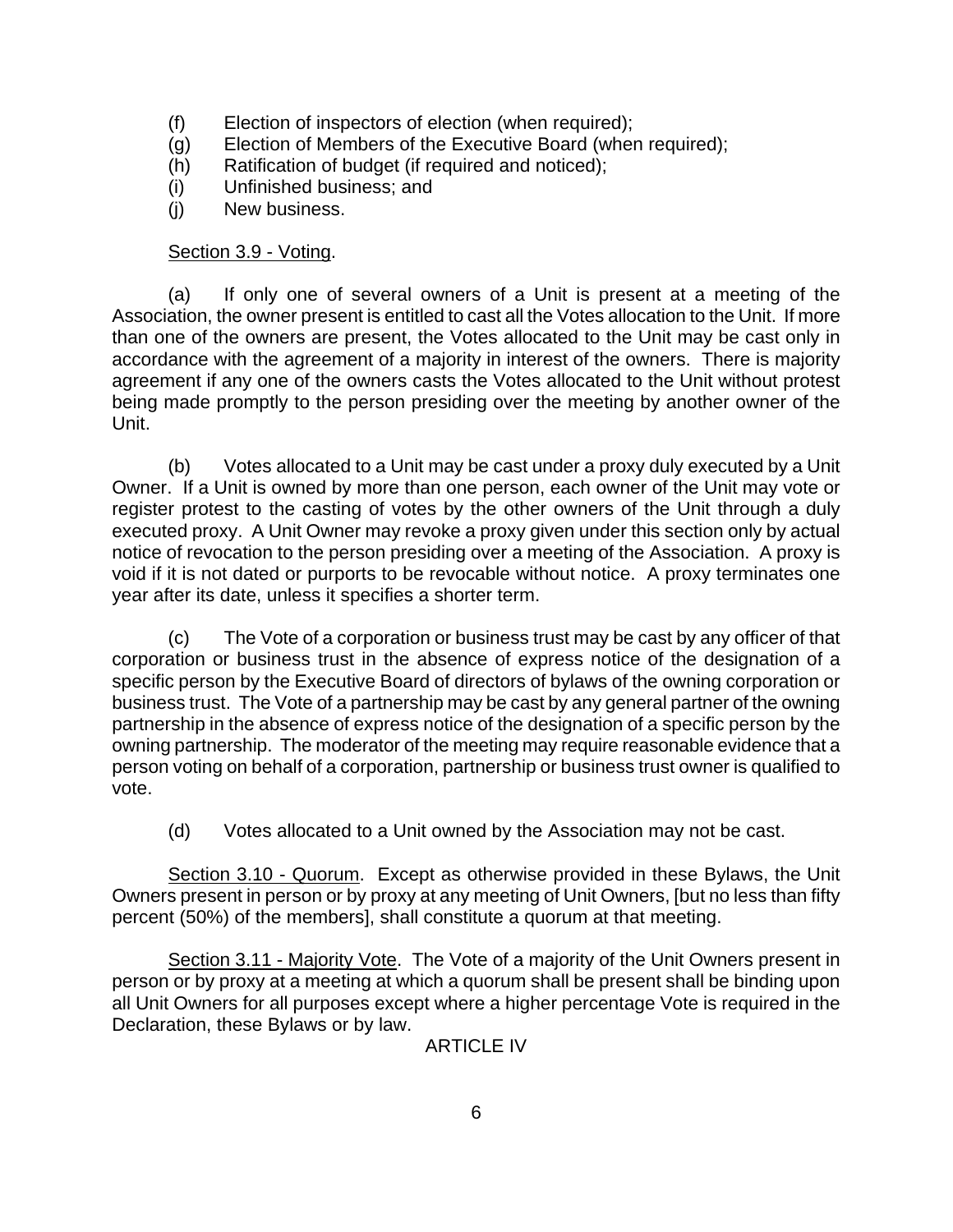### **OFFICERS**

Section 4.1 - Designation. The principal officers of the Association shall be the president, the vice president, the secretary and the treasurer, all of whom shall be elected by the Executive Board. The Executive Board may appoint an assistant treasurer, an assistant secretary and other officers as it finds necessary. The president and vice president, but no other officers, need to be Members of the Executive Board. Any two offices may be held by the same person, except the offices of president and secretary. The office of vice president may be vacant.

Section 4.2 - Election of Officers. The officers of the Association shall be elected annually by the Executive Board at the organizational meeting of each new Executive Board. They shall hold office at the pleasure of the Executive Board.

Section 4.3 - Removal of Officers. Upon the affirmative vote of a majority of the Members, any officer may be removed, either with or without cause. A successor may be elected at any regular meeting of the Executive Board or at any special meeting of the Executive Board called for that purpose.

Section 4.4 - President. The president shall be the chief executive officer of the Association. The president shall preside at all meetings of the Unit Owners and of the Executive Board. The president shall have all of the general powers and duties which are incident to the office of president of a nonprofit corporation organized under the laws of the State of Colorado, including but not limited to the power to appoint committees from among the Unit Owners from time to time as the president may decide is appropriate to assist in the conduct of the affairs of the Association. The president may fulfill the role of treasurer in the absence of the treasurer. The president may cause to be prepared and may execute amendments, attested by the secretary, to the Declaration and these Bylaws on behalf of the Association, following authorization or approval of the particular amendment as applicable.

Section 4.5 - Vice President. The vice president shall take the place of the president and perform the president's duties whenever the president is absent or unable to act. If neither the president nor the vice president is able to act, the Executive Board shall appoint some other Member to act in the place of the president on an interim basis. The vice president shall also perform other duties imposed by the Executive Board or by the president.

Section 4.6 - Secretary. The secretary shall keep the minutes of all meetings of the Unit Owners and the Executive Board. The secretary shall have charge of the Association's books and papers as the Executive Board may direct and shall perform all the duties incident to the office of secretary of a nonprofit corporation organized under the laws of the State of Colorado. The secretary may cause to be prepared and may attest to execution by the president of amendments to the Declaration and the Bylaws on behalf of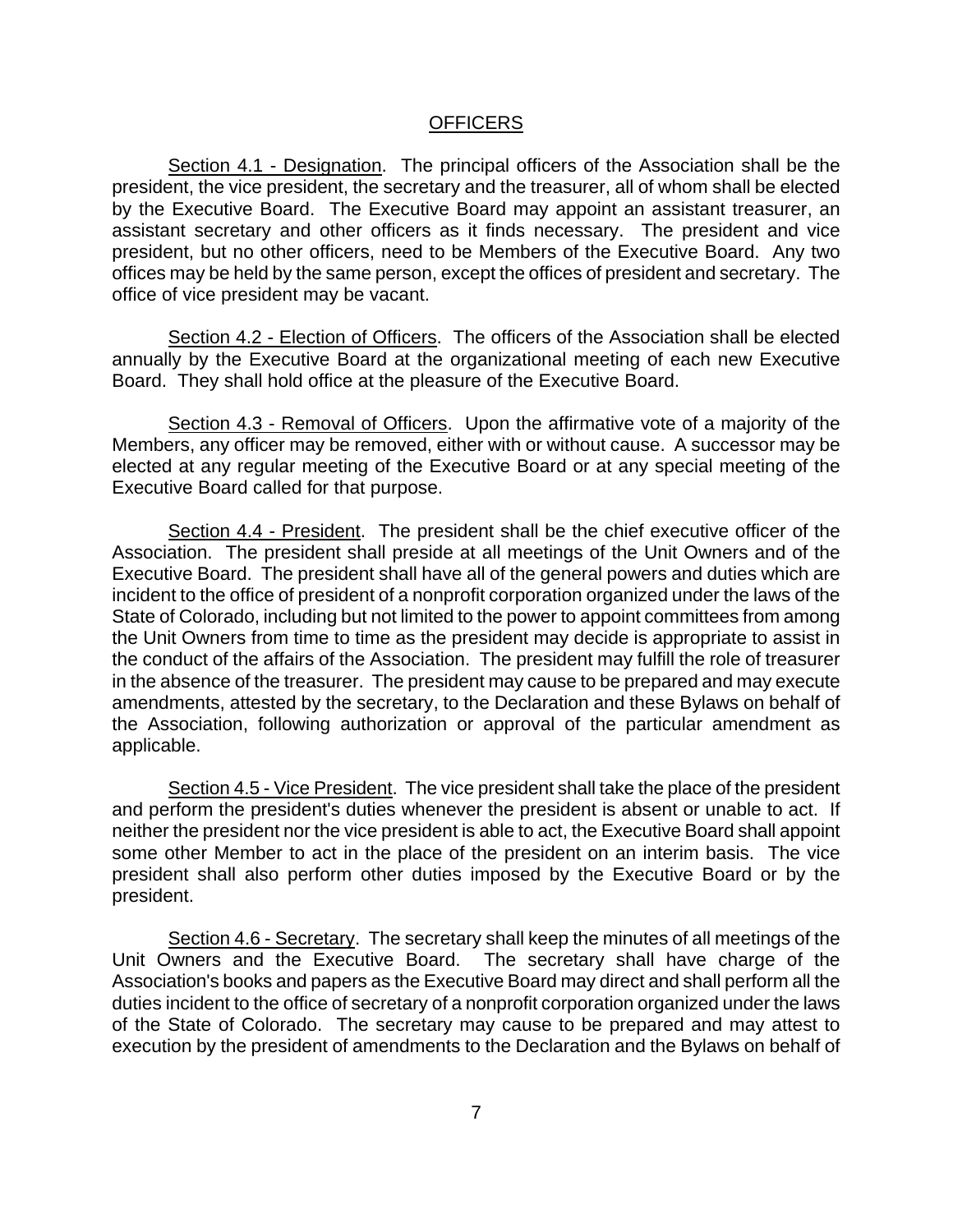the Association, following authorization or approval of the particular amendment as applicable.

Section 4.7 - Treasurer. The treasurer shall be responsible for Association funds and securities, for keeping full and accurate financial records and books of account showing all receipts and disbursements and for the preparation of all required financial data. This officer shall be responsible for the deposit of all monies and other valuable effects in depositories designated by the Executive Board and shall perform all the duties incident to the office of treasurer of a nonprofit corporation organized under the laws of the State of Colorado. The treasurer may endorse on behalf of the Association, for collection only, checks, notes and other obligations and shall deposit the same and all monies in the name of and to the credit of the Association in banks designated by the Executive Board. Except for reserve funds described below, the treasurer may have custody of and shall have the power to endorse for transfer, on behalf of the Association, stock, securities or other investment instruments owned or controlled by the Association or as fiduciary for others. Reserve funds of the Association shall be deposited in segregated accounts or in prudent investments, as the Executive Board decides. Funds may be withdrawn from these reserves for the purposes for which they were deposited, by check or order, authorized by the treasurer, and executed by two Members, one of whom may be the treasurer if the treasurer is also a Member.

Section 4.8 - Agreements, Contracts, Deeds, Check, etc. Except as provided in Sections 4.4, 4.6, 4.7, and 14.9 of these Bylaws, all agreements, contracts, deeds, leases, checks and other instruments of the Association shall be executed by any officer of the Association or by any other person or persons designated by the Executive Board.

Section 4.9 - Statements of Unpaid Assessments. The treasurer, assistant treasurer, a manager employed by the Association or, in their absence, any officer having access to the books and records of the Association may prepare, certify, and execute statements of unpaid assessments, in accordance with Section 316 of the Act.

The Association may charge a reasonable fee for preparing statements of unpaid assessments. The amount of this fee and the time of payment shall be established by resolution of the Executive Board. Any unpaid fees may be assessed as a Common Expense against the Unit for which the certificate or statement is furnished.

### **ARTICLE V**

#### ENFORCEMENT

Section 5.1 - Abatement and Enjoinment of Violations by Unit Owners. The violation of any of the Rules and regulations adopted by the Executive Board or the breach of any provision of the Documents shall give the Executive Board the right, after notice and hearing, except in case of an emergency, in addition to any other rights set forth in these Bylaws: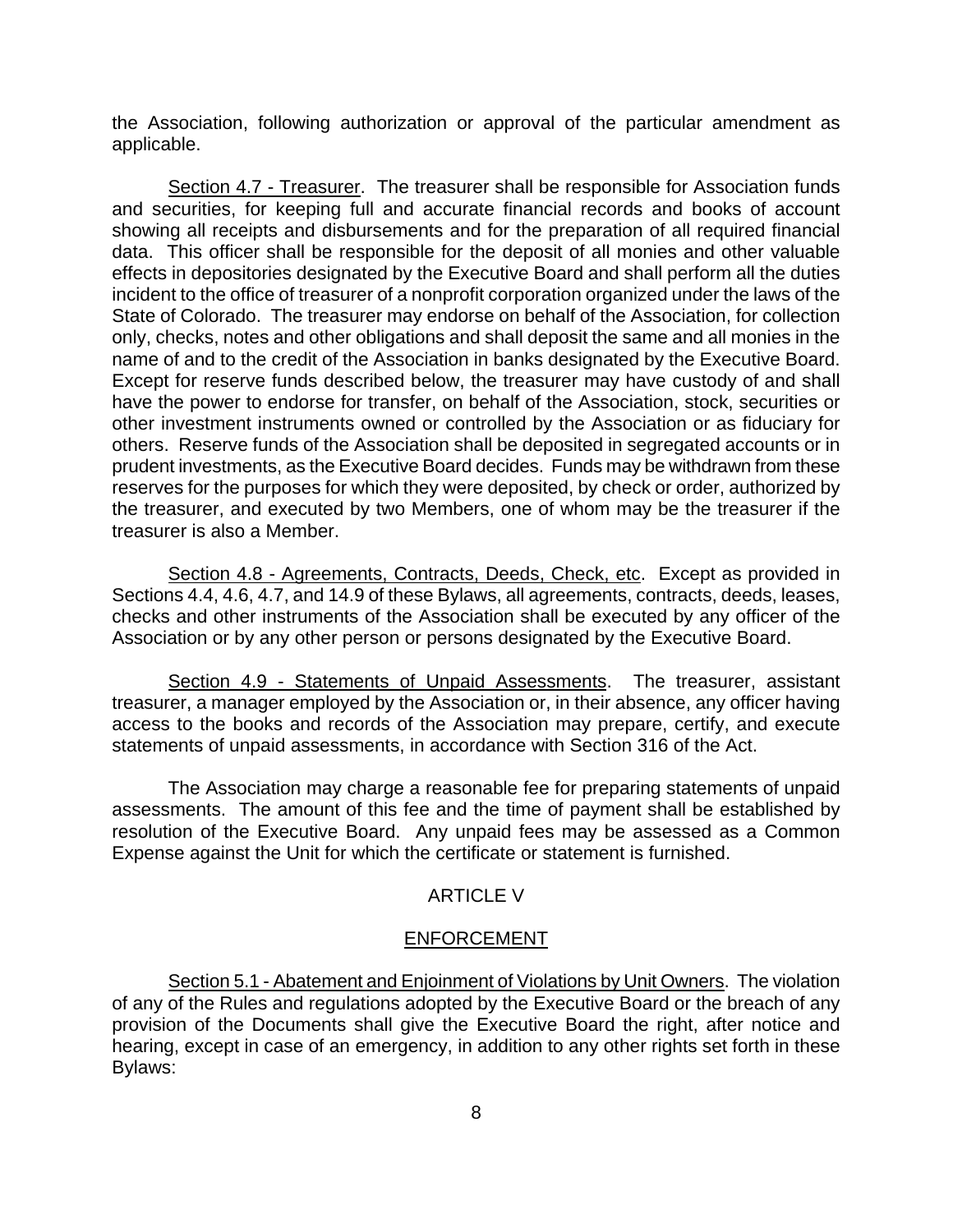(a) To enter the Unit in which, or as to which, the violation or breach exists and to summarily abate and remove, at the expense of the defaulting Unit Owner, any structure, thing or condition (except for additions or alterations of a permanent nature that may exist in that Unit) that is existing or creating a danger contrary to the intent and meaning of the provisions of the Documents. The Executive Board shall not be deemed liable for any manner of trespass by this action; or

(b) To enjoin, abate or remedy by appropriate legal proceedings, either at law or in equity, the continuance of any breach.

Section 5.2 - Fine for Violation. By resolution, following notice and hearing, the Executive Board may levy a fine of up to One Hundred Dollars [\$100.00] per day for each day that a violation of the Documents or Rules persists after notice and hearing, but this amount shall not exceed that amount necessary to insure compliance with the rule or order of the Executive Board. Such fines, if unpaid, shall constitute a lien against the Owner's Unit and may be enforced in the same manner as is provided in the Declaration for delinquent assessments.

 Section 5.3 – Right to Notice and Hearing. Whenever the Documents require that an action be taken after "notice and hearing", the following procedure shall be observed: The party proposing to take the action (e.g., the Executive Board, a committee, an officer, the Managing Agent, etc.) shall give notice of the proposed action to all Unit Owners whose interests in the proposing party reasonably determines would be significantly affected by the proposed action. The notice shall be delivered personally or mailed not less than three (3) days before the proposed action is to be taken. The notice shall include a general statement of the proposed action and the date, time and place of the hearing. At the hearing, the affected person shall have the right, personally or by a representative, to give testimony orally, in writing or both, subject to reasonable rules of procedure established by the party conducting the hearing to assure a prompt and orderly resolution of the issues. Such evidence shall be considered in making the decision but shall not bind the decision makers. The affected person shall be notified of the decision in the same manner in which notice of the hearing was given. Any Unit Owner having a right to notice and hearing shall have the right to appeal to the Executive Board from a decision of a proposing party other than the Executive Board by filing a written notice of appeal with the Executive board within ten (10) days after being notified of the decision. The Executive Board shall conduct a hearing within forty-five (45) days, giving the same notice and observing the same procedures as were required for the original hearing.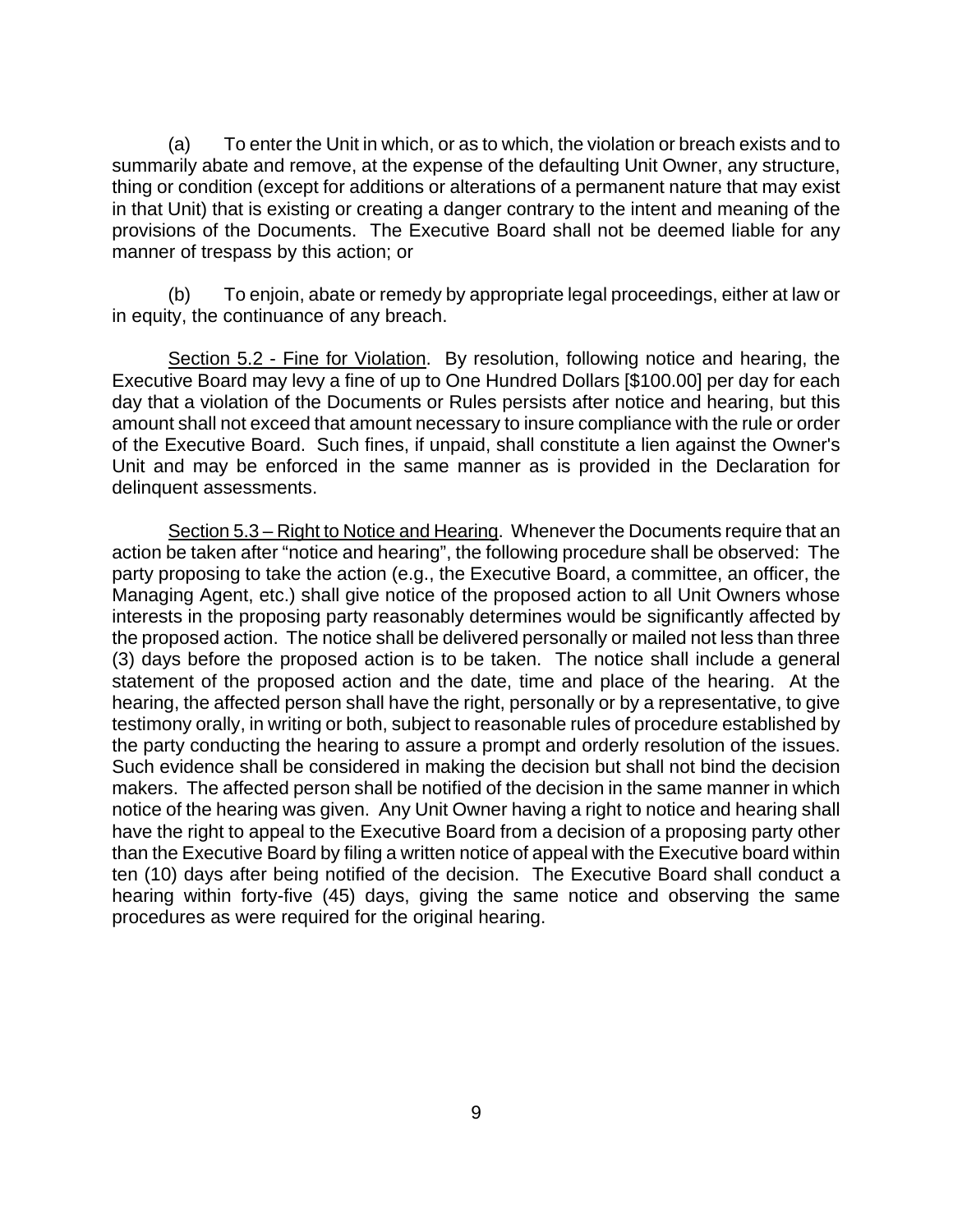## ARTICLE VI

## INDEMNIFICATION

The Members of the Executive Board and officers of the Association shall have the liabilities, and be entitled to indemnification, as provided in Colorado Nonprofit Corporation Act, the provisions of which are incorporated by reference and made a part of this document.

## ARTICLE VII

## RECORDS

Section 7.1 - Records and Audits. The Association shall maintain financial records. The cost of any audit shall be a Common Expense unless otherwise provided in the Documents.

Section 7.2 - Examination. All records maintained by the Association or the Manager shall be available for examination and copying by any Unit Owner, any holder of a Security Interest in a Unit or its insurer or guarantor, or by any of their duly authorized agents or attorneys, at the expense of the person examining the records, during normal business hours and after reasonable notice.

Section 7.3 - Records. The Association shall keep the following records:

(a) An account for each Unit, which shall designate the name and address of each Unit Owner, the name and address of each mortgagee who has given notice to the Association that it holds a mortgage on the Unit, the amount of each Common Expense assessment, the dates on which each assessment comes due, the amounts paid on the account and the balance due;

(b) An account for each Unit Owner showing any other fees payable by the Unit Owner;

(c) A record of any capital expenditures in excess of Four Thousand Dollars [\$4,000.00] approved by the Executive Board for the current and next two succeeding fiscal years;

(d) A record of the amount and an accurate account of the current balance of any reserves for capital expenditures, replacement and emergency repairs, together with the amount of those portions of reserves designated by the Association for a specific project;

(e) The most recent regularly prepared balance sheet and income and expense statement, if any, of the Association;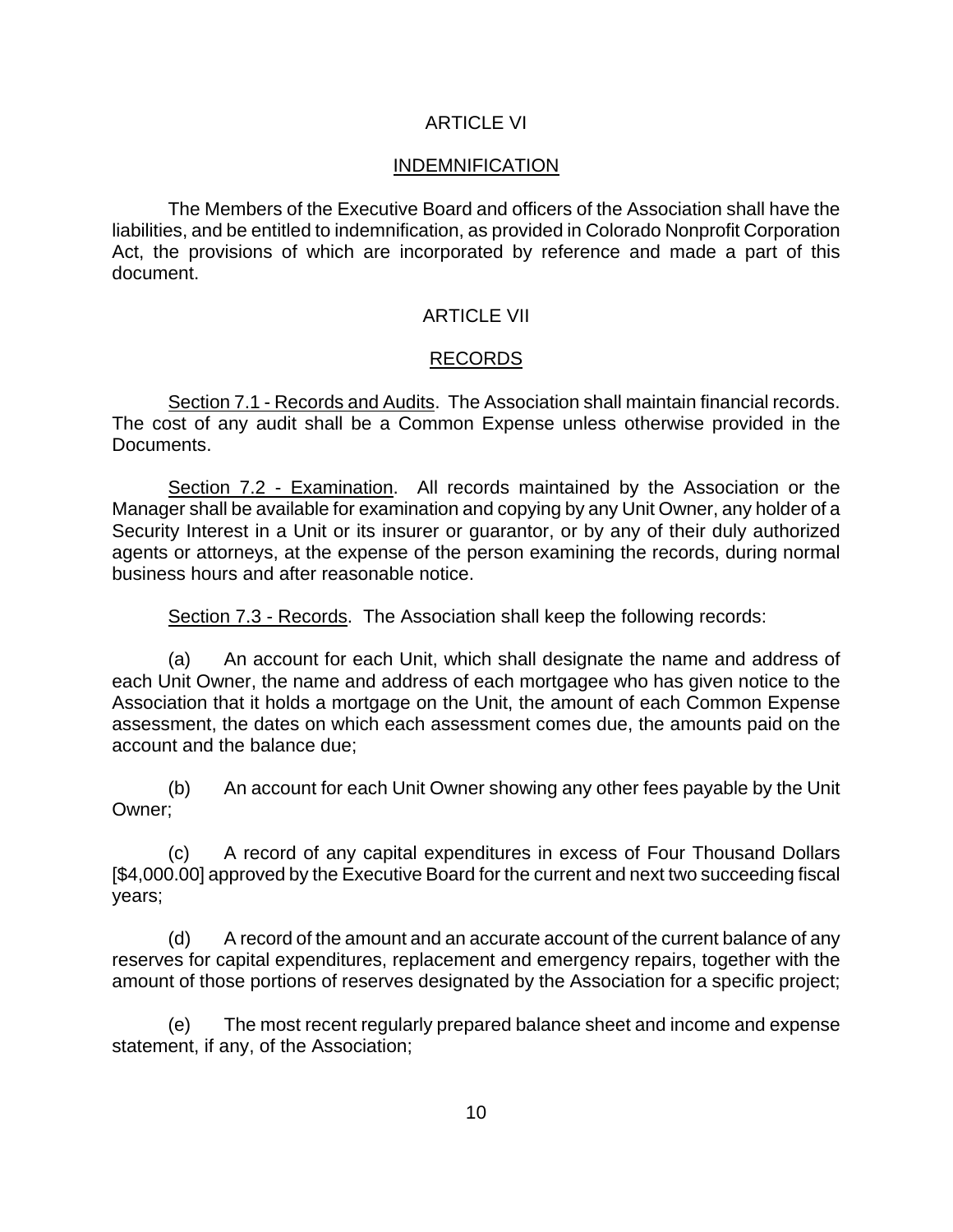(f) The current operating budget adopted pursuant to Section 315(1) of the Act and ratified pursuant to the procedures of Section 303(4) of the Act;

(g) A record of any unsatisfied judgments against the Association and the existence of any pending suits in which the Association is a defendant;

(h) A record of insurance coverage provided for the benefit of Unit Owners and the Association;

(i) A record of any alterations or improvements to Units which violate any provisions of the Declaration of which the Executive Board has knowledge;

(j) A record of any violations, with respect to any portion of the Common Interest Community, of health, safety, fire or building codes or laws, ordinances, or regulations of which the Executive Board has knowledge;

(k) Balance sheets and other records required by local corporate law;

(l) Tax returns for state and federal income taxation;

(m) Minutes of proceedings of incorporators, Unit Owners, Executive Board, committees of Members and waivers of notice; and

(n) A copy of the most current versions of the Declaration, Bylaws, Rules, and resolutions of the Executive Board, along with their exhibits and schedules.

# ARTICLE VIII

# MISCELLANEOUS

Section 8.1 - Notices. All notices to the Association or the Executive Board shall be delivered to the office of the Property Manager, or, if there is no Manager, to the office of the Association, or to such other address as the Executive Board may designate by written notice to all Unit Owners and to all holders of Security Interests in the Units who have notified the Association that they hold a Security Interest in a Unit. Except as otherwise provided, all notices to any Unit Owner shall be sent to the Unit Owner's address as it appears in the records of the Association. All notices to holders of Security Interests in the Units shall be sent, except where a different manner of notice is specified elsewhere in the Documents, by registered or certified mail to their respective addresses, as designated by them in writing to the Association. All notices shall be deemed to have been given when mailed, except notices of changes of address, which shall be deemed to have been given when received.

Section 8.2 - Fiscal Year. The Executive Board shall establish the fiscal year of the Association.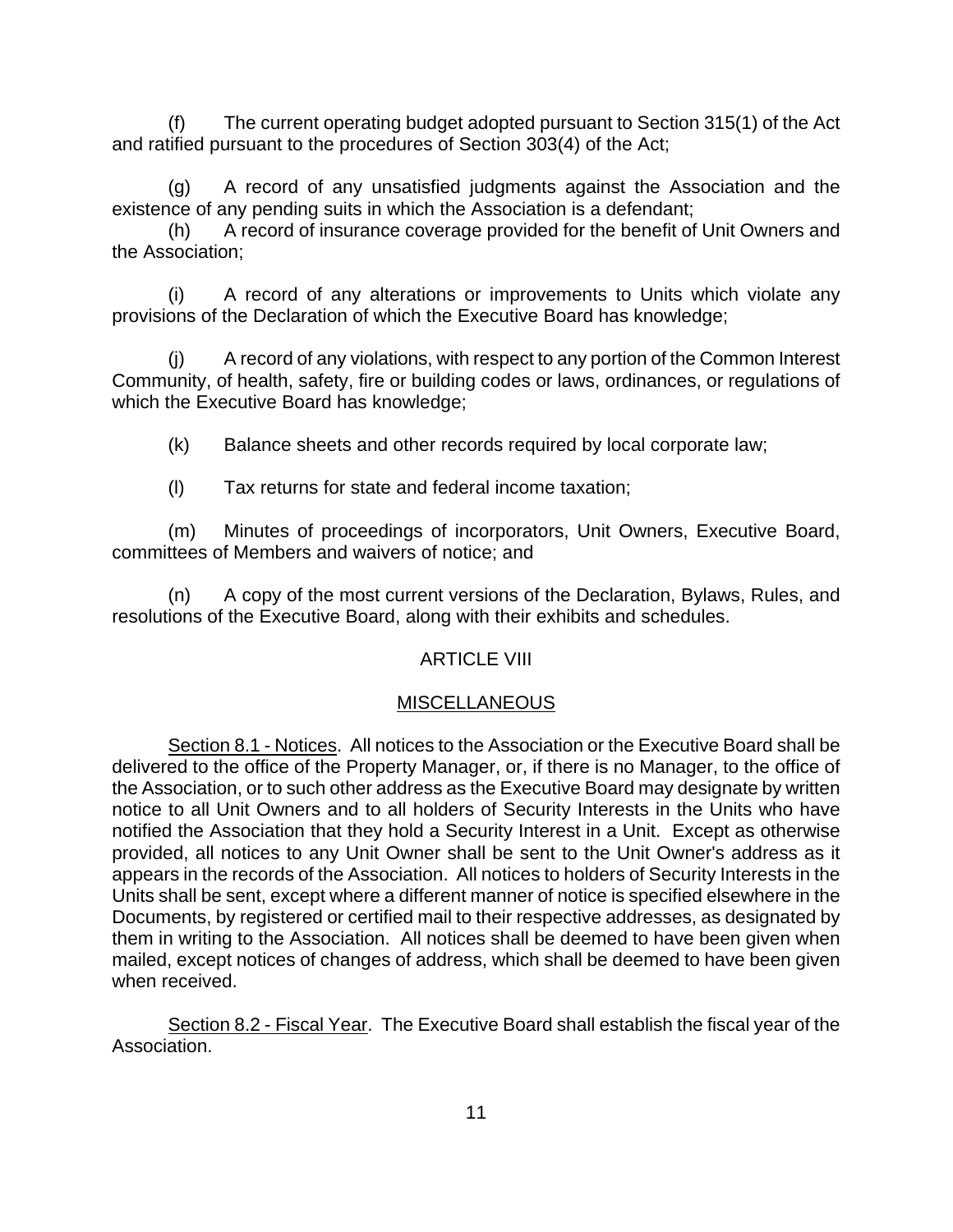Section 8.3 - Waiver. No restriction, condition, obligation or provision contained in these Bylaws shall be deemed to have been abrogated or waived by reason of any failure to enforce the same, irrespective of the number of violations or breaches which may occur.

Section 8.4 - Office. The principal office of the Association shall be on the Property or at such other place as the Executive Board may from time to time designate.

Section 8.5 - Working Capital. A working capital fund is to be established in the amount of three months' regularly budgeted Common Expense assessments. Any amounts paid into this fund shall not be considered as advance payment of assessments. Each Unit's share of the working capital fund may be collected and then contributed to the Association by the Declarant at the time the sale of the Unit is closed or at the termination of Declarant control. Until paid to the Association, the contribution to the working capital shall be considered an unpaid Common Expense Assessment, with a lien on the Declarant's unsold Units pursuant to the Act. Until termination of Declarant control of the Executive Board, the working capital shall be deposited without interest in a segregated fund. While the Declarant is in control of the Executive Board, the Declarant cannot use any of the working capital funds to defray its expenses, reserve contributions or construction costs or to make up budget deficits.

#### ARTICLE IX

## INCORPORATION OF COLORADO COMMON INTEREST OWNERSHIP ACT – ADOPTION OF RESPONSIBLE GOVERNANCE PRACTICES

The mandatory provisions of the Colorado Common Interest Ownership Act and the Colorado Revised Nonprofit Corporations Act, concerning the conduct of meetings, voting, notices, electronic notifications, proxies, and quorums [C.R.S. §38-33.3-308-310, as amended and C.R.S. §7-127-101-301, as amended ("Acts")] are hereby incorporated by reference into these Bylaws. In the event of any conflict between these Bylaws and the provisions of the Acts, the provisions of the Acts shall govern. Pursuant to C.R.S. §38- 33.3-209.5, the Board shall adopt responsible governance practices, which shall be consistent with the mandatory provisions of the Acts."

## ARTICLE X

#### AMENDMENTS TO BYLAWS

Section 9.1 - The Bylaws may be amended only by vote of two-thirds (2/3) of the members of the Executive Board, following notice and comment to all Unit Owners, at any meeting duly called for such purpose.

Section 9.2 - No amendment of the Bylaws of this Association shall be adopted which would affect or impair the validity or priority of any mortgage covering any Unit or